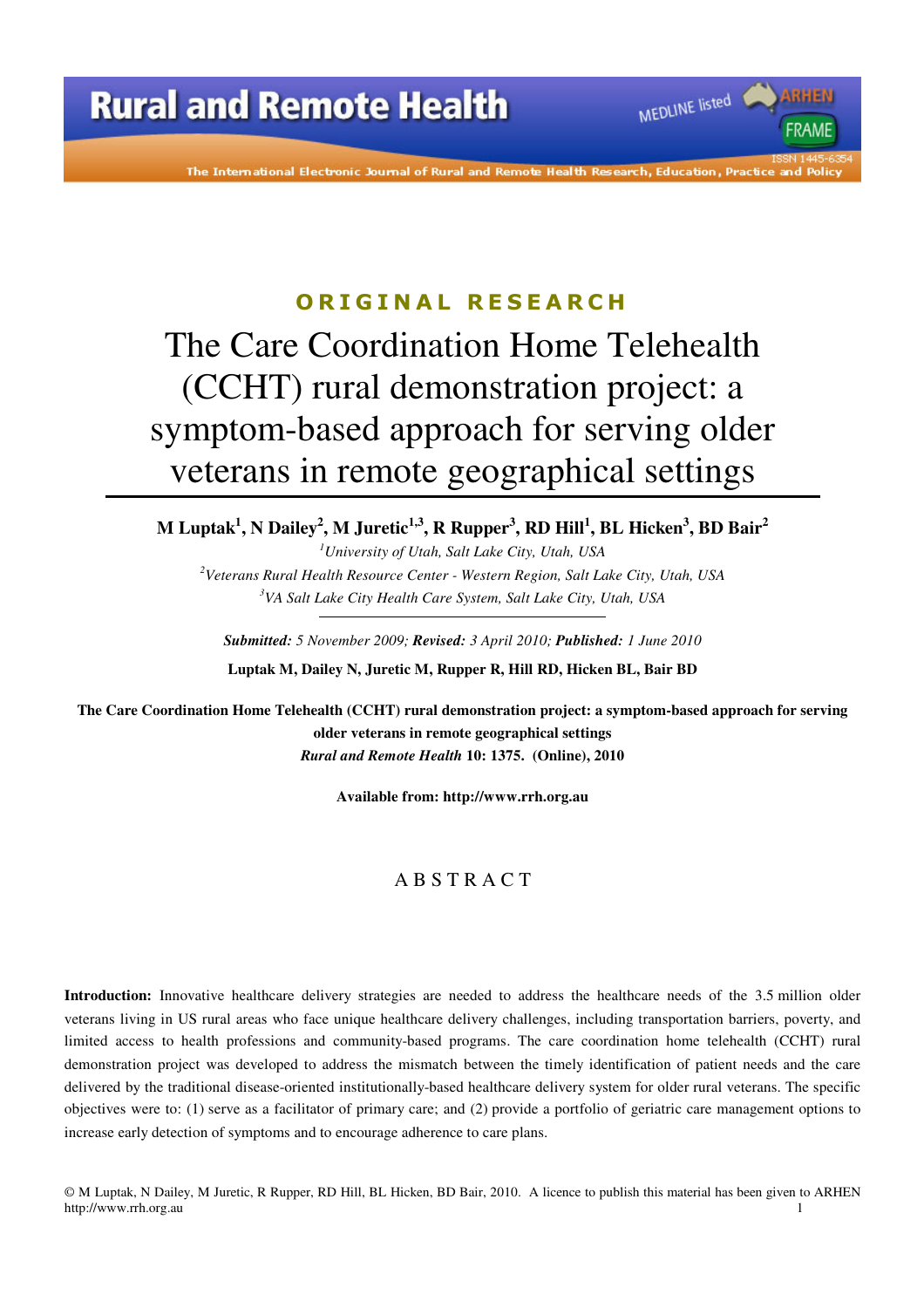

**Methods:** Participants were recruited based on patterns of high outpatient, inpatient, and emergency care visits; 132 rural older veterans were enrolled. The CCHT applied care management principles to the delivery of healthcare services and used health informatics to facilitate access to evidence-based care. The CCHT's essential components, which were tailored to optimize remote access, included a face-to-face orientation, telephone contact with a designated care coordinator, and daily monitoring sessions using an in-home telehealth device to assess participants' medication usage, compliance, and symptoms, and to provide patient education.

**Results:** One hundred eleven participants successfully installed and connected the telehealth monitoring device in their homes without hands-on assistance, monitored complex medical and psychiatric symptoms, and reported medication compliance remotely. Of the 93 participants who used the device for more than 10 sessions, 88 reported they did not have any difficulty using the device, 86 reported they were satisfied or very satisfied with the device, 73 reported they were likely to continue using the device, and 46 reported improved communication between themselves and their primary healthcare provider.

**Conclusion:** Initial utilization and satisfaction evaluation data from this project supports the feasibility of employing a CCHT approach to serve medically-complicated older veterans in rural settings. This approach could also serve as a template for addressing a greater range of healthcare needs among other populations in hard-to-reach settings.

**Key words:** care coordination, chronic illness, rural health care, telehealth, veterans.

# Introduction

Innovative healthcare delivery strategies are needed to address the physical and mental health needs of the growing numbers of older adults who live in rural and frontier areas where the population density can be as low as 6 persons per mile<sup>2</sup>  $(1.6 \text{ km}^2)^1$ . Older persons in these geographically removed regions experience unique healthcare delivery challenges including: (i) transportation barriers; (ii) poverty; and (iii) limited access to health professions and communitybased programs<sup> $2-5$ </sup>. The issues facing older rural adults become even more difficult when health problems in later life are compounded by circumstances that require a substantial outlay of emotional resources. For example, when older adults in rural settings develop Alzheimer's disease or other serious mental health conditions and family members take on caregiving responsibilities, they do so with little to no access to formal supports<sup>6</sup>.

These issues have particular significance for the 3.5 million older veterans who live in rural contexts. In 2004, the National Alliance for Caregiving reported that 20% of rural care recipients and nearly 15% of rural caregivers were veterans and, of these, most lived in poverty<sup>7</sup>. Studies have also documented that older rural veterans have more physical health comorbidities than non-veterans<sup>8</sup> and that their healthcare needs have not been adequately met<sup>9</sup>. In addition, although many older veterans are entitled to serviceconnected healthcare benefits, those who live in remote regions may not utilize services because of the limitations noted above (eg inability to travel to Veterans Affairs [VA] facilities to receive health care).

The recent passage of the *Rural Veterans Care Act 2006*, which is focused on improving health care for all rural veterans<sup>9</sup>, reinforces what the VA has explicitly acknowledged for several years – that building more hospitals and clinics will not adequately address the special needs of older rural veterans. While the VA has systematically encouraged the development of nontraditional approaches to care for these older rural veterans, Shay has been more specific in identifying the VA Geriatric Research, Education and Clinical Centers (GRECCs) as a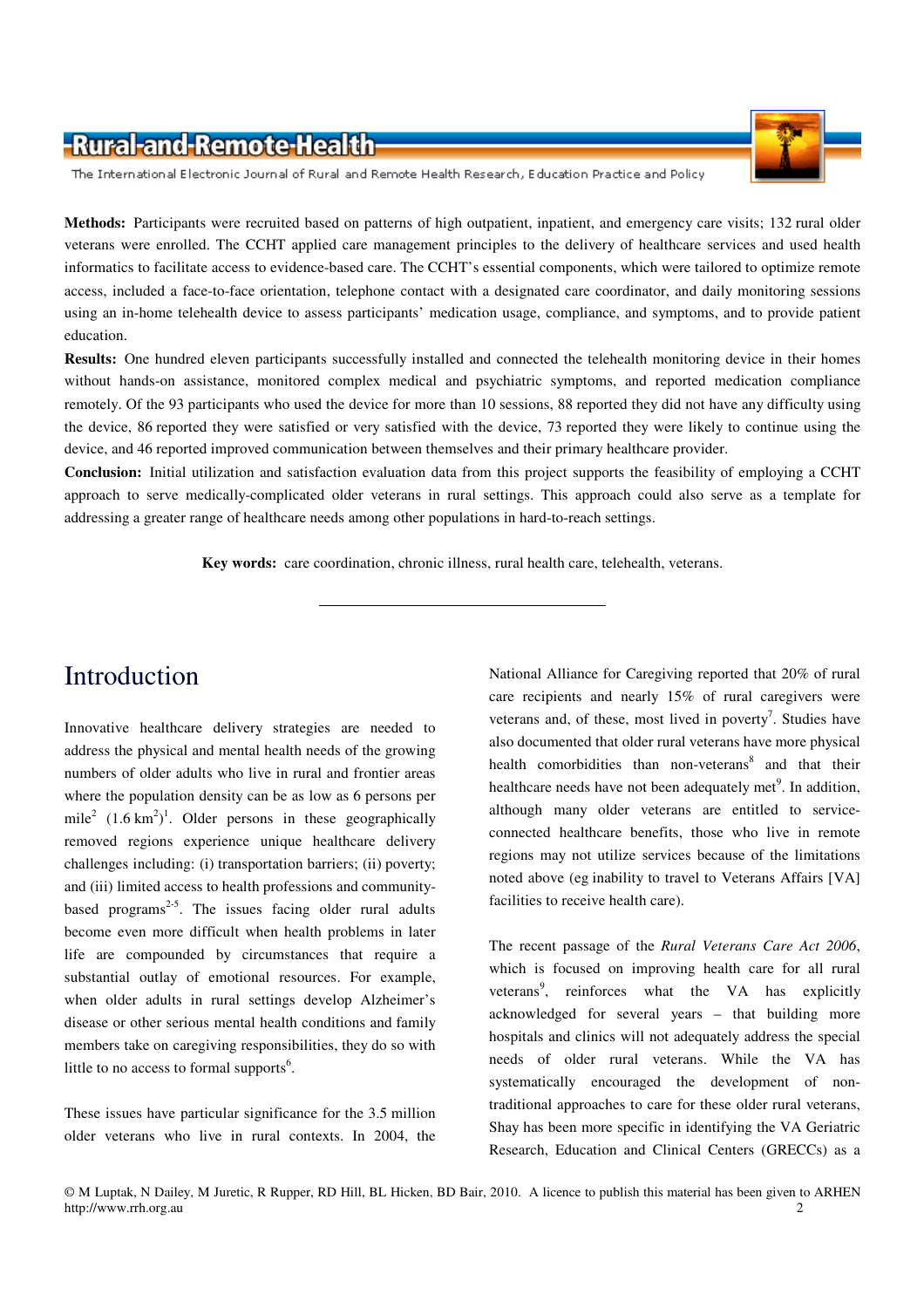The International Electronic Journal of Rural and Remote Health Research, Education Practice and Policy

source of 'front-line' innovation for addressing the needs of older veterans in hard-to-reach settings<sup>10</sup>. The care coordination home telehealth (CCHT) rural demonstration project launched by the VA Salt Lake City Health Care System (VASLCHCS) GRECC-initiated telehealth work group, which is composed of applied clinicians, researchers, and students who span nursing, psychiatry, social work, psychology, and geriatric medicine, represents a direct response to the call for relevant innovative interventions.

#### Methods

#### *Conceptual framework*

The CCHT rural demonstration project was based on two concepts that have impacted the nature and scope of care provision for geographically hard-to-reach populations in the 21st Century—patient-centered care and telehealth.

**Patient-centered care:** Patient-centered care is based on a best-practice approach to care delivery that considers not only the diagnosis and treatment of disease, but also the quality of the patient–clinician relationship, including direct patient access to the provider. This closed system of informal service provision emphasizes continuity of care across presenting problems, even when the primary care provider does not have the personal expertise to diagnose and treat a particular disorder. The continuity of care model is captured in the 4 domains proposed by Bergeson and  $Dean<sup>11</sup>$ :

- 1. Ready access to one's care provider via healthcare navigators.
- 2. Encouraging patient participation in the care process by making it easier to voice concerns and actively shape the design of care.
- 3. Patient support for self-management efforts.
- 4. Establishment of an efficient mechanism for coordinating care as the patient's symptoms change due to disease progression, new disease presentation and/or aging.

**Telehealth:** The authors' view of telehealth's overarching aim is to maximize access to hard-to-reach populations, such as older rural veterans, who might not otherwise seek care. While early forms of telehealth focused on replicating clinicbased care using telecommunications to provide medical information and services<sup>12</sup>, over the past 25-30 years, telehealth technologies have expanded to include an array of communication media and tools that are used by a large number of medical specialties. Today, telehealth encompasses many healthcare tasks (eg administrative functions, providing education, direct healthcare demonstration projects, and communication with patients) completed through telecommunications technology $^{13}$ .

Despite telehealth's growing popularity, Glueckauf recently noted that randomized controlled trials are limited in number and cautioned that 'the efficacy and cost-effectiveness of telehealth in meeting the healthcare needs…of older adults with chronic illnesses' is still in question $(p.2)^{14}$ . Nevertheless, recent developments in this area are promising. For example, with the advent of supportive technologies, telehealth applications for home care patients have led to lower use of inpatient and outpatient care<sup>15</sup>, and early evidence suggests that older adults who have participated in telehealth interventions have been satisfied $16$ . Telehealth interventions have also been effective for cardiovascular care $17$ , and pilot studies have shown potential for stroke rehabilitation<sup>18</sup> and hospice care<sup>19</sup>. Another example is the modification of traditional mental health treatment so that it can be delivered over the telephone with outcomes that are as efficacious as in-person psychotherapy<sup>20</sup>.

A critical feature that has not been systematically explored is the role of personal contact to provide instrumental assistance to implement telehealth technology in the homes of older veterans who have had little or no experience with advanced technology. The CCHT rural demonstration project provided an implementation model to explore this feature.

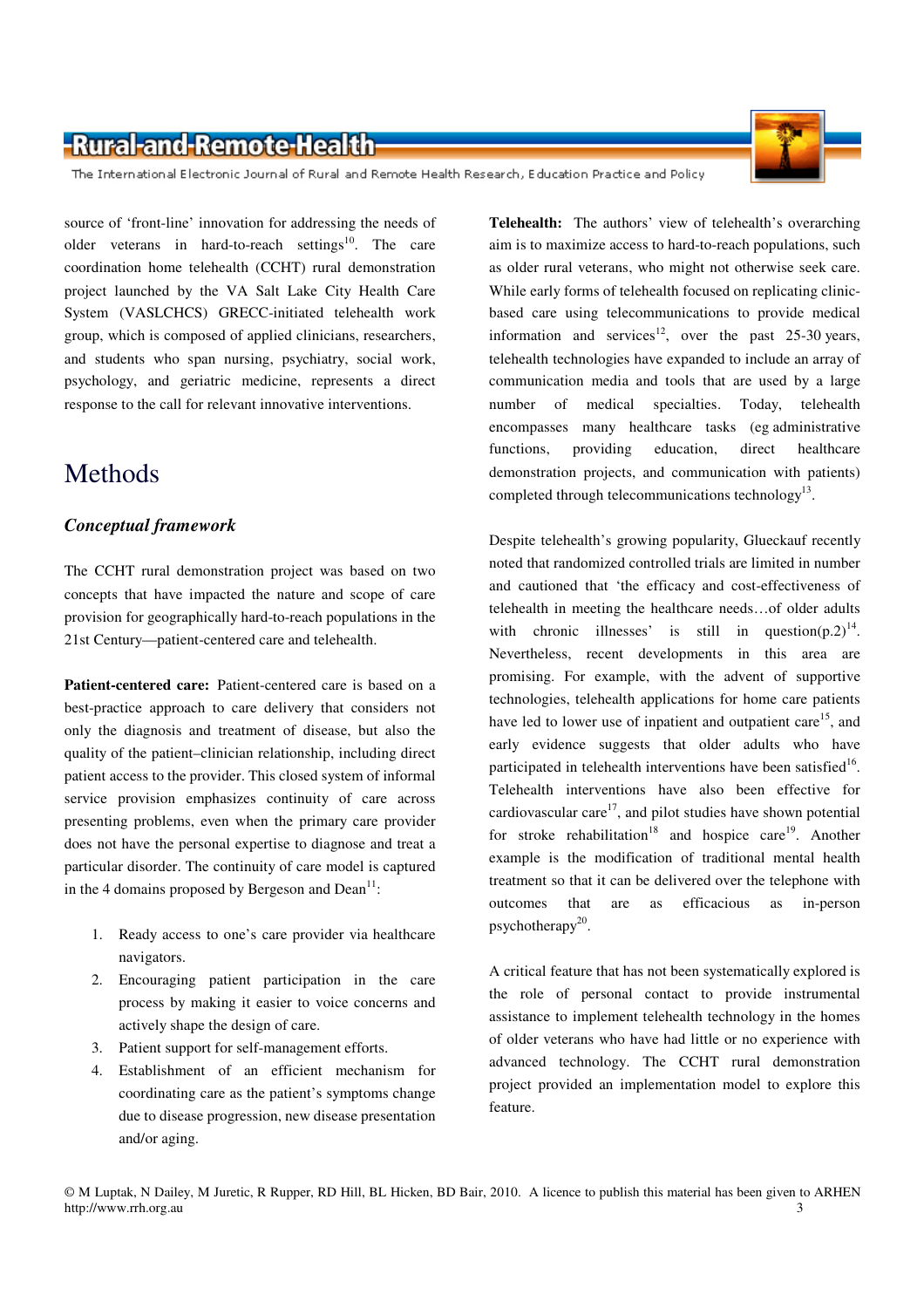The International Electronic Journal of Rural and Remote Health Research, Education Practice and Policy

#### *Care Coordination Home Telehealth Rural Demonstration Project*

**Goals:** Based on the conceptual framework discussed above, and funded by the VA at the national and regional level, the VASLCHCS GRECC-initiated telehealth work group designed and implemented the CCHT rural demonstration project. An integrated, electronicallyinteractive care coordinator/navigator system was envisioned that could address the mismatch that commonly occurs in remote geographic areas between the timely identification of patient symptoms and needs and the care delivered by the traditional healthcare delivery system. Built on a model of high utilization and early symptom detection, CCHT applied care management principles to the delivery of healthcare services and used health informatics to facilitate access to evidence-based care. The specific objectives of CCHT were to: (i) serve as a facilitator of primary care; and (ii) provide a portfolio of geriatric care management options in order to increase early detection of symptoms and to encourage adherence to care plans. An important aspect of CCHT was to identify symptoms and problematic behaviors that worked against a participant's ability to remain functionally independent and comfortable at home. This approach was a departure from the traditional disease-based model of care which typically addresses one diagnosis at a time and does not consider symptoms outside the criteria for the identified ailment. Additionally, disease-based care focuses on the illness as a problem requiring a provider initiated treatment – rather than on a collaborative, strengths based, model of health – and responds to identified problems, rather than preventative health promotion during periods free from disease. Institutional review for the protection of human subjects was requested from the University of Utah Institutional Review Board and the VA Research and Development Committee and the project was determined to be exempt.

**Components of Care Coordination Home Telehealth:** The CCHT demonstration project included the following components: (i) participant recruitment; (ii) a face-to-face group orientation enrollment meeting; and (iii) a

personalized post-enrollment care coordination home telehealth intervention delivered by licensed healthcare professionals (advanced practice nurses and social workers).

*Participant recruitment* Because the CCHT demonstration project was based on a model of high utilization, the authors worked with Information Resources Management to create a database of older veterans living in rural settings from the VA's Computerized Patient Record System using the following selection criteria: use of 4 or more active prescription medications; age 65 years or older; and patterns of high utilization of healthcare services over the past year including more than one hospitalization or emergency room visit, and/or more than 2 primary care visits.

Veterans who met the criteria were mailed an invitation letter summarizing the project and were invited to phone in if they desired more information. Support staff provided a brief telephone orientation that incorporated standardized responses to anticipated questions, including that the project was available at no cost to the participant, technical or computer knowledge was not needed to participate, and enrollment in the project would not affect VA benefits. If callers had additional questions, staff recorded their requests and the care coordinator responded within 24 hours. Interested veterans were invited to attend one of the face-toface group meetings facilitated by the CCHT care coordinator. They were also told they could meet with the care coordinator privately; however, none selected this option. Every attempt was made to meet with veterans at times convenient for them. Veterans were instructed to bring all prescription and over-the-counter medications, including those provided by non-VA sources to the meeting. Family members were also encouraged to attend.

*Group orientation enrollment meeting* Enrollment in the project occurred by means of a 2 hour face-to-face group orientation. Groups accommodated up to six veterans and any family members who chose to attend. The small size permitted an interactive approach that engaged veterans in raising concerns related to their overall VA care experience, as well as the CCHT project. The social nature of the

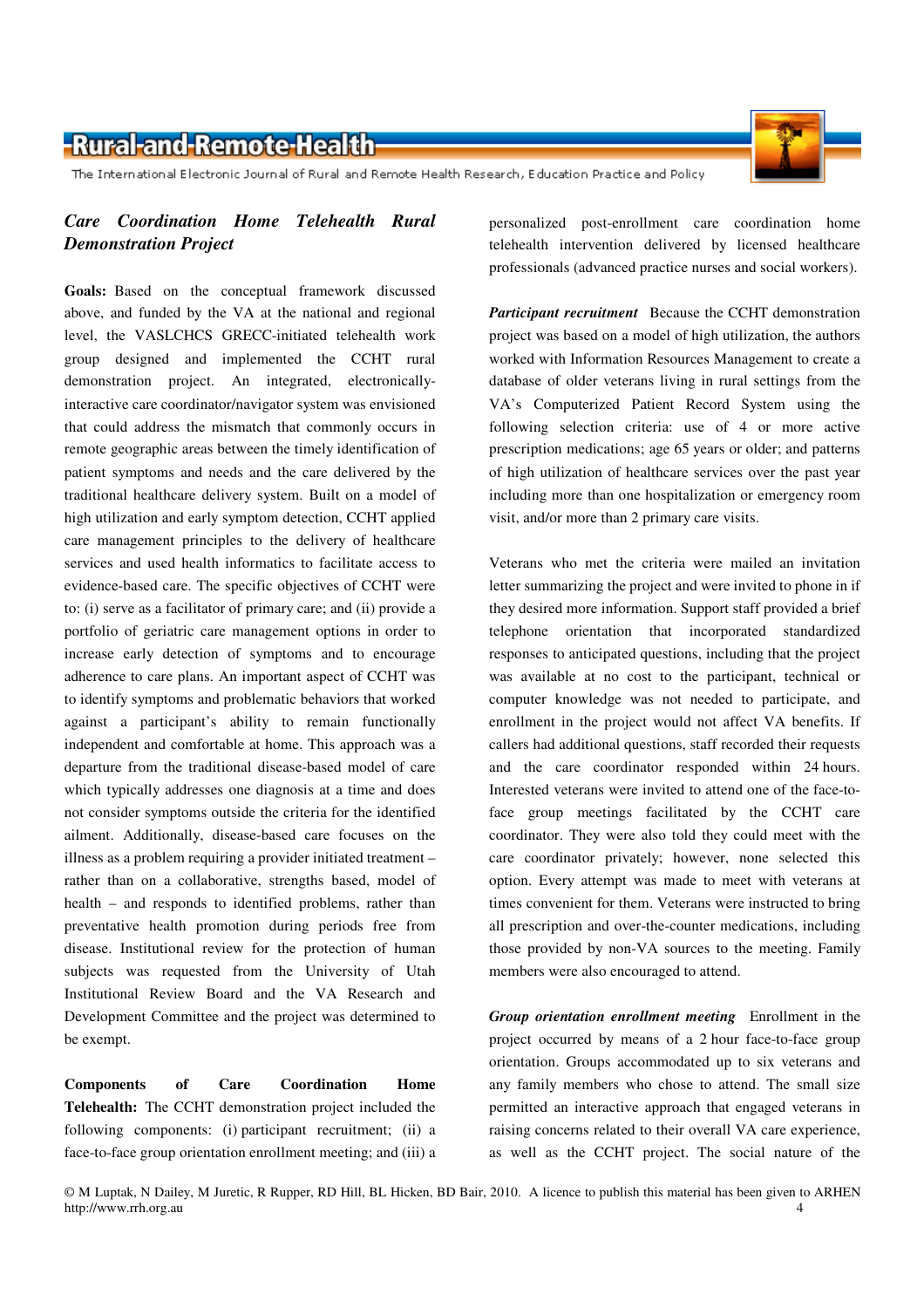The International Electronic Journal of Rural and Remote Health Research, Education Practice and Policy

meeting encouraged sharing of military-related experiences and fostered a sense of camaraderie common in the veteran population.

The CCHT care coordinator initially welcomed participants, collected comprehensive baseline information (ie psychosocial history, caregiver contact information, preferred method of learning, functional status, assistive devices for ambulation and medication administration, nutrition, sleep, preventive care, home safety, and personal healthcare goals), and described the project. The care coordinator then discussed selection criteria and expectations for participation, along with the supports and services that the project would provide, and reassured participants that this project was not intended to replace their relationship with the primary care provider but to enhance it.

The care coordinator also introduced the telehealth monitoring device, explained its function, and gave each participant a device. The device was about the size of a telephone answering machine, with a 3 x 6 inch LCD screen that displayed questions and educational content. Participants entered information in response to the content displayed on the LCD screen by pressing one of 4 buttons on the device that corresponded to a multiple choice response set appearing on the bottom of the screen. In addition, peripheral medical devices to measure blood pressure and weight were attached to the monitoring device via a cable attached to a USB port. The care coordinator demonstrated how to connect the device to a telephone, and participants practiced connecting the device to outlets made available for this purpose. The care coordinator observed the process and noted who had difficulty, paying particular attention to dexterity, comprehension, and vision and hearing difficulties. Most participants were able to set up the device with very little aid. Those who required additional assistance were provided this at the meeting and were instructed to call the care coordinator when they got home so she could assist them over the phone.

All participants needed to install the required equipment into their homes after the enrollment meeting because no home

visits were made by the CCHT team for this purpose. Many of the participants and their family caregivers indicated that they were not technologically sophisticated and voiced concerns about managing the telehealth device alone. However, after the care coordinator used the device to transmit a variety of health-related questions, participants were reassured and typically chose to participate. Near the end of the meeting, participants received a take-home packet with contact information for the CCHT care coordinator, available resources, and the phone number for the 24 hour triage-nurse line along with instructions to phone 911 (the US emergency number) in emergencies. The care coordinator gave participants a portable medication administration box as well as instructions on using it. The box had individual sections for each day of the week and up to 4 times daily dosing compartments large enough to hold several pills. In addition, the care coordinator recorded each participant's medications and asked about how medications were taken, including frequencies, dosage, correspondence with meals, and proper storage. The orientation concluded with a lengthy question-and-answer period. Many of the questions asked were related to medications, and entitlements and benefits available through the VA. Veterans also used this time to talk about their experience with the VASLCHCS.

*Personalized post-enrollment intervention* Post-enrollment, the CCHT care coordinator's role was geared toward helping each participant to identify and achieve his or her unique healthcare goals and to maintain safe and functional independence. The care coordinator's first post-enrollment activity was to establish a baseline of behavior and preferences for each participant. Information included the participant's self-reported history of living situation, medical history, functional status, caregiver information, home safety evaluation, other non-VA providers seen, and personal health goals. All prescription and over-the-counter medications (including herbal supplements, vitamins, and naturopathic medications provided by pharmacies and providers, internal and external to the VA), were documented in each participant's electronic medical record. These medications were compared with medication lists

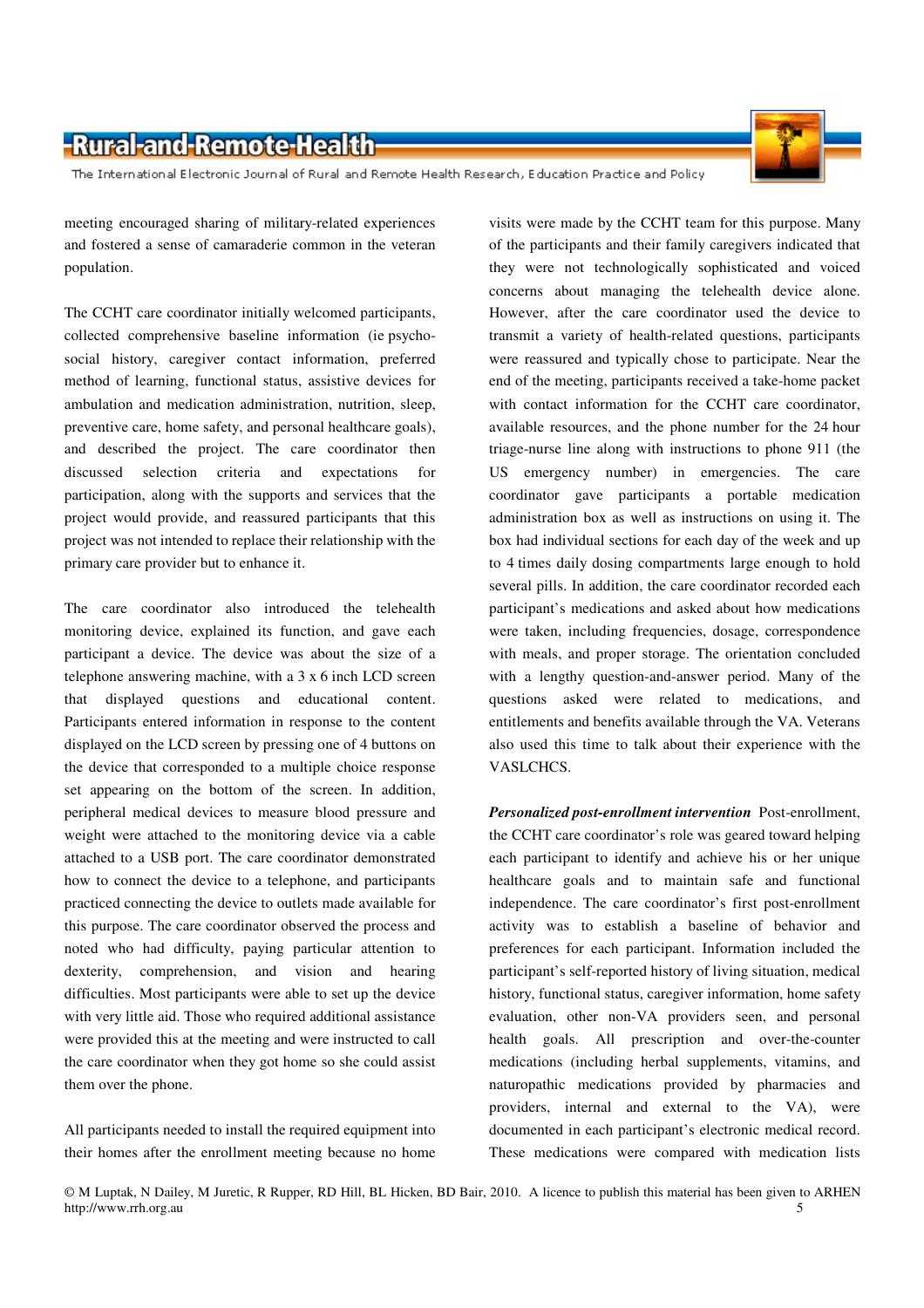The International Electronic Journal of Rural and Remote Health Research, Education Practice and Policy

brought to the enrollment meeting by the participants and discrepancies were addressed.

The care coordinator worked with each participant to develop an individualized plan of care based on the participant's healthcare goals, and alerted the primary care provider to this plan. Needed services were identified, including but not limited to pharmacy for medication review; occupational and/or physical therapy for adaptive equipment and mobility support; and social work for financial assistance, establishing power of attorney, advance directives and referrals to community resources (eg transportation, meals, housekeeping assistance, support groups). Participants with complex medication regimens or restrictions were often referred to a dietician to help them with meal planning.

The care coordinator employed the telehealth device in daily monitoring sessions to assess participants' medication usage, compliance, and symptoms and to display educational modules to reinforce appropriate medication use and selfmanagement. Participants responded to the health queries on the device every day from their homes, thus the care coordinator was able to identify trends in their responses. Responses were reviewed daily on a secured web site and participants who did not respond each day were immediately contacted, as were those whose responses to questions were triaged by the CCHT team as high risk. The care coordinator consulted with the primary care provider and other healthcare providers to address high risk issues and to facilitate patient-centered care planning throughout the intervention. Participants with the most active acute symptoms and/or exacerbations of chronic conditions received the most personal attention from the care coordinator, including repeat personal phone consultations.

Polypharmacy was a major issue for these frail older veterans; therefore, issues surrounding medication use and symptom management became a major focus of preventive education<sup>21</sup>. In addition to reminders to take medications, educational messages also included descriptions of the benefits of prevention activities to prevent inappropriate

medication use. Formally-validated instruments specific to drug use such as blood pressure monitoring (for heart drugs) and standardized health surveys (for other medications) were also administered. The CCHT team reached consensus about the frequency with which specific messages would be delivered, and the protocols and thresholds for triaging response patterns that characterized patients as high, medium, or low risk. In order to maintain patient interest and reinforce program adherence, the team included a series of health-related trivia questions that participants responded to, followed by a reinforcement message.

# Results

#### *Participants*

These participants were recruited based on rural residence and patterns of high outpatient, inpatient, and emergency care visits. Participants selected under these criteria included veterans with multiple chronic diseases and polypharmacy issues and veterans with multiple emergency care visits and/or hospitalizations, but few outpatient visits. One hundred and thirty-two veterans receiving care through the VASLCHCS were enrolled in the CCHT demonstration project. Participant characteristics are summarized (Table 1).

#### *Progress to date*

One hundred eleven participants (84%) successfully installed the monitoring device without additional hands-on assistance (verified by an obligatory contact with the CCHT team once the participant's device was installed). Participant disenrollment occurred for a number of reasons, and as summarized (Table 2), a relatively large number dropped out prior to the tenth monitoring session. Frequency of dropout was less for those who continued past the tenth session. Ninety-three participants (70%) who continued past the tenth session completed a satisfaction survey (Table 3), reporting high satisfaction with the CCHT monitoring device.

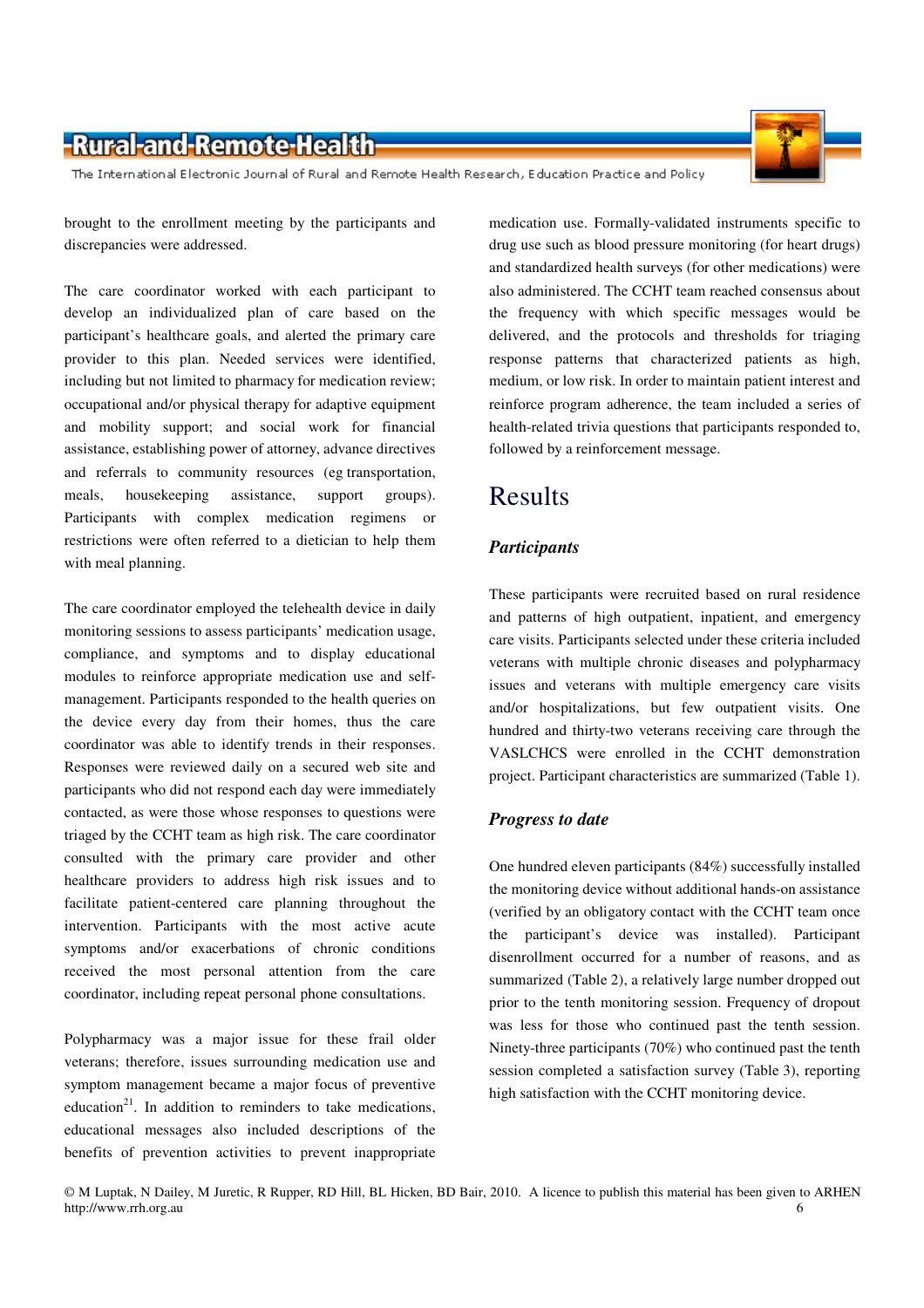

The International Electronic Journal of Rural and Remote Health Research, Education Practice and Policy

| Characteristic                          | $N(\%)^{\dagger}$ |  |  |  |
|-----------------------------------------|-------------------|--|--|--|
| Age (years)                             |                   |  |  |  |
| $50$                                    | 1(0.76)           |  |  |  |
| 50-59                                   | 16(12.1)          |  |  |  |
| 60-69                                   | 20(15.2)          |  |  |  |
| 70-79                                   | 50(37.9)          |  |  |  |
| 80-89                                   | 44 (33.3)         |  |  |  |
| 90-99                                   | 1(0.76)           |  |  |  |
| Sex: male                               | 120 (90.9)        |  |  |  |
| Race: Caucasian                         | 128(97)           |  |  |  |
| Service era                             |                   |  |  |  |
| World War II                            | 53(40.2)          |  |  |  |
| Korea                                   | 32(24.2)          |  |  |  |
| Post-Korea                              | 10(7.6)           |  |  |  |
| Vietnam                                 | 30(22.7)          |  |  |  |
| Post-Vietnam                            | 1(0.76)           |  |  |  |
| Persian Gulf                            | 4(3.0)            |  |  |  |
| Other                                   | 2(1.5)            |  |  |  |
| Distance from VA (miles) <sup>††</sup>  |                   |  |  |  |
| $1 - 100$                               | 83 (62.9)         |  |  |  |
| 101-200                                 | 18(13.6)          |  |  |  |
| 201-300                                 | 26(19.7)          |  |  |  |
| 301-400                                 | 2(1.5)            |  |  |  |
| >400                                    | 3(2.3)            |  |  |  |
| Active medications                      |                   |  |  |  |
| 0                                       | 12(9.1)           |  |  |  |
| $1 - 10$                                | 22(16.7)          |  |  |  |
| $11-20$                                 | 53(40.2)          |  |  |  |
| $21 - 30$                               | 26(19.7)          |  |  |  |
| $31 - 40$                               | 14(10.6)          |  |  |  |
| >41                                     | 5(3.8)            |  |  |  |
| Primary care physician visits past year |                   |  |  |  |
| 0                                       | 35(26.5)          |  |  |  |
| $1 - 10$                                | 83(62.9)          |  |  |  |
| $11 - 20$                               | 8(6.1)            |  |  |  |
| $\overline{\geq}21$                     | 5(3.8)            |  |  |  |
| No Shows in past year                   |                   |  |  |  |
| $\overline{0}$                          | 38 (28.8)         |  |  |  |
| $\mathbf{1}$                            | 32(24.2)          |  |  |  |
| >2                                      | 62(47.0)          |  |  |  |
| Emergency room visits past year         |                   |  |  |  |
| $\overline{0}$                          | 54 (40.9)         |  |  |  |
| $1 - 10$                                | 68 (51.5)         |  |  |  |
| $11-20$                                 | 8(6.1)            |  |  |  |
| >21                                     | 2(1.5)            |  |  |  |
| Hospital admissions past year           |                   |  |  |  |
| $\overline{0}$                          | 77 (58.3)         |  |  |  |
| $\overline{1}$                          | 28 (21.2)         |  |  |  |
| $\geq$ 2                                | 27(20.5)          |  |  |  |

#### **Table 1: Baseline participant characteristics**

VA, Veterans Affairs. †*N* = 132. ††One mile = 1.609344 km.

<sup>©</sup> M Luptak, N Dailey, M Juretic, R Rupper, RD Hill, BL Hicken, BD Bair, 2010. A licence to publish this material has been given to ARHEN http://www.rrh.org.au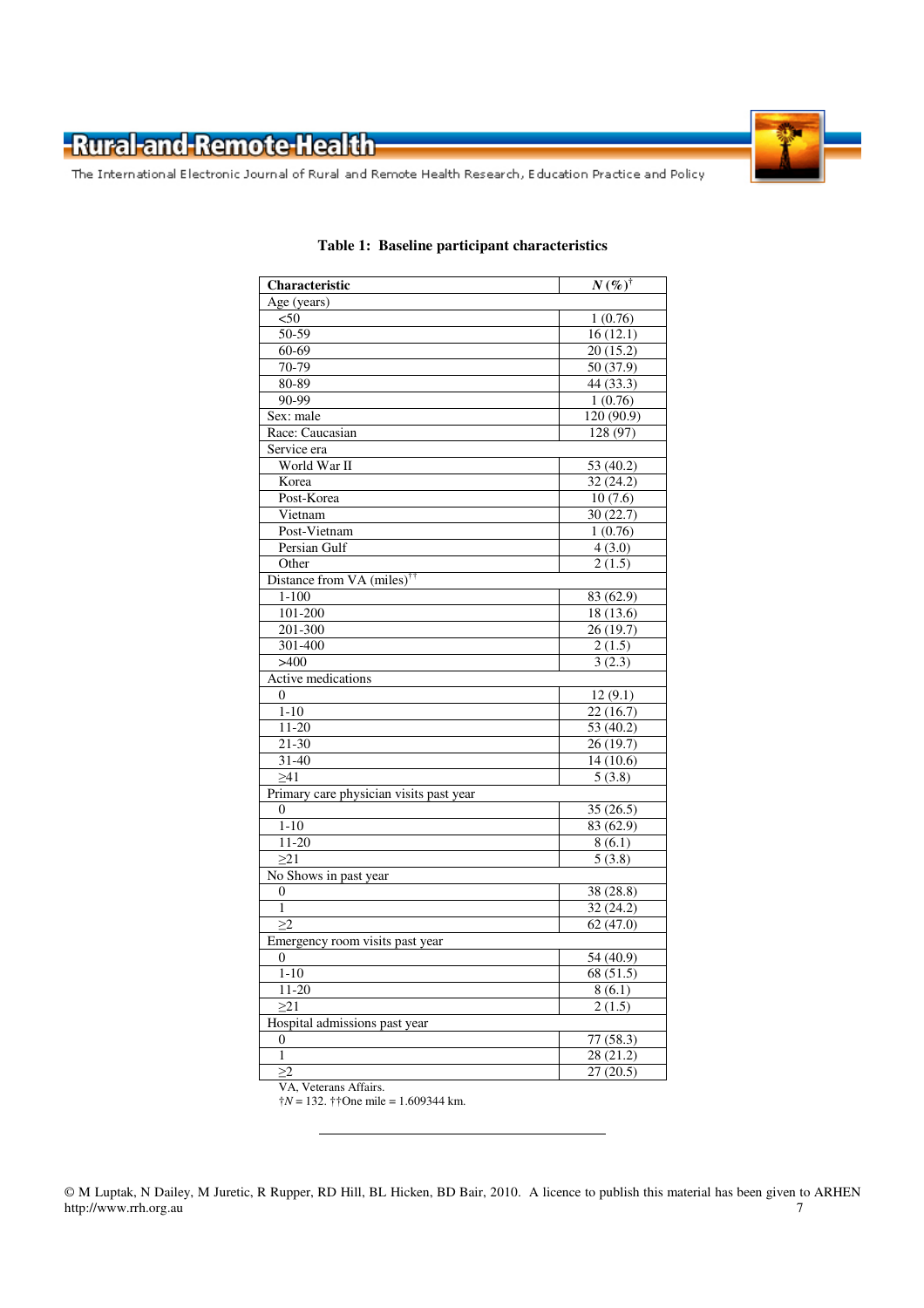

The International Electronic Journal of Rural and Remote Health Research, Education Practice and Policy

| $0 - 10$ | $11 - 100$       |                    |
|----------|------------------|--------------------|
| 30(22.7) | 21(15.9)         | $>100$<br>16(12.1) |
| 23(17.4) | 11(8.3)          | 4(3)               |
| 4(3)     | 4(3)             | 3(2.3)             |
| $\theta$ | 1(0.8)           | 1(0.8)             |
|          | 2(1.5)           | 1(0.8)             |
|          | $\theta$         | 2(1.5)             |
|          | 3(2.3)           | 5(3.8)             |
|          | 2(1.5)<br>1(0.8) |                    |

#### **Table 2: Participant disenrollment frequencies**

**Table 3: Participants' satisfaction with the Care Coordination Home Telehealth monitoring device** 

| <b>Ouestion</b>                                                           | <b>Response</b>      | $N(\%)^{\dagger}$ |
|---------------------------------------------------------------------------|----------------------|-------------------|
| Has your experience using the telehealth monitoring device been           | Positive             |                   |
|                                                                           | Neutral              | 16 (17.4)         |
|                                                                           | Negative             | 3(3.3)            |
| Have you had any difficulty using the telehealth monitoring device?       | Yes                  | 5(5.4)            |
|                                                                           | N <sub>0</sub>       | 88 (94.6)         |
| If needed, how likely are you to continue using the telehealth monitoring | Very likely          | 64 (68.8)         |
| device in the future?                                                     | Likely               | 9(9.7)            |
|                                                                           | Somewhat likely      | 14(15.1)          |
|                                                                           | Not very likely      | 4(4.3)            |
|                                                                           | Don't know           | 2(2.2)            |
| Overall, how satisfied are you with the telehealth monitoring device?     | Very satisfied       | 46 (49.5)         |
|                                                                           | Satisfied            | 40(43.0)          |
|                                                                           | Somewhat satisfied   | 3(3.2)            |
|                                                                           | Not very satisfied   | 3(3.2)            |
|                                                                           | Not at all satisfied | 1(1.1)            |
| Overall, how would you rate the ease of using the telehealth monitoring   | Very easy            | 72 (78.3)         |
| device?<br>Easy                                                           |                      | 17 (18.5)         |
|                                                                           | Not very easy        | 1(1.1)            |
|                                                                           | Difficult            | 2(2.2)            |
| Since using the telehealth monitoring device, how satisfied are you with  | More satisfied       | 46 (49.5)         |
| the communication between you and your doctor or nurse?                   | Less satisfied       | 7(7.5)            |
|                                                                           | No difference        | 40(43.0)          |

 $\dagger N = 93$ .

# Discussion

The CCHT project demonstrated that it is feasible to use a symptom-based approach, as opposed to a disease-based approach, when coordinating home telehealth care for medically-compromised older veterans in rural areas. Components contributing to the continued enrollment in the CCHT project appeared to be personal telephone contact with a designated care coordinator, a face-to-face orientation meeting, and technology that was relatively simple and straight-forward to understand and use. Because the CCHT team did not go into participants' homes to set up the technology, the face-to-face enrollment meeting with the care coordinator, in which participants' questions were answered and participants rehearsed the telehealth monitoring device set-up and response process, was critical. This meeting not only addressed problems expected to arise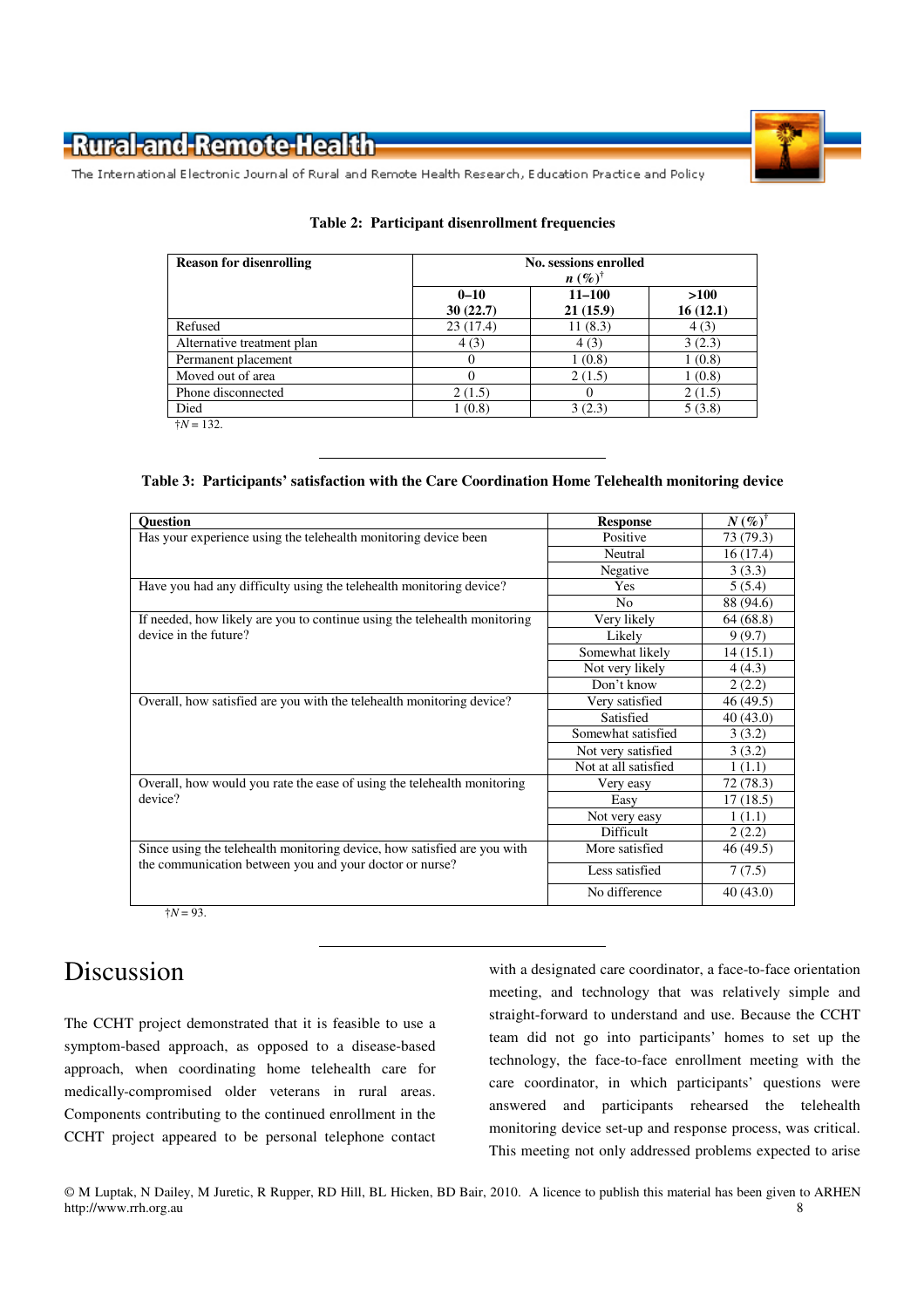The International Electronic Journal of Rural and Remote Health Research, Education Practice and Policy

in using the technology, but it was also designed to enhance participants' confidence in their ability to manipulate the device. Another objective of the meeting was to reinforce the CCHT team's availability to troubleshoot technology-related problems. As reported, 111 participants (84%) returned home and installed the monitoring device without additional hands-on assistance. Of those, a sizeable percentage employed the technology on a daily basis; for those who used the device beyond 10 sessions, satisfaction was high.

The CCHT project also demonstrated the importance of family caregivers in the lives of older rural veterans with severe physical and/or cognitive impairments. Although they were not the focus of the demonstration project, it was quickly apparent that family caregivers were instrumental in facilitating communication between the participant and the care coordinator and that they had additional needs specific to care-giving<sup>22</sup>. Therefore, consistent with Glueckauf and colleagues' statement that 'there is growing support for the efficacy of telehealth as a delivery system for skills-building interventions with dementia caregivers' (p. 38)<sup>23</sup>, the authors are currently developing web-based educational and decisional content specifically for caregivers on a wide range of topics such as managing difficult behaviors, stress management for the caregiver, prioritization of activities, and respite resources that can be implemented in the home. The authors are also building in the capacity for participants and their caregivers to send messages directly to the care coordinators to ask specific questions not already addressed in the standardized content. In addition, because these families are located in rural areas, the website is being populating with community-specific resources.

### Conclusion

At this early stage of CCHT, feasibility has been considered primarily in terms of whether older medically compromised rural veterans can – unaided and in their own homes – set up and connect telehealth equipment and monitor complex medication regimens and symptoms on a daily basis. On that basis, the evidence suggests this symptom-based telehealth

intervention for older rural veterans may be a viable alternative to a traditional disease-oriented institutionalbased model of health care. However, it is recognized that additional outcome data is needed to support the efficacy of CCHT. The relatively high dropout rate at program inception in spite of efforts to ensure system installation and connectivity needs further examination. Therefore, at present data from additional CCHT outcome measures related to disenrollment and utilization patterns are being collected and analyzed. These findings will enhance capacity to employ a CCHT approach to serve medically-complicated older veterans in remote geographic locations and to adapt it to address a greater range of healthcare needs among other populations in hard-to-reach settings.

# References

1. National Center for Frontier Communities. *National Center for Frontier Communities*. (Online) 2006. Available: http://www. frontierus.org (Accessed 7 August 2009).

2. Basu J, Mobley L. Illness severity and propensity to travel along the urban-rural continuum. *Health and Place* 2007; **13:** 381-399.

3. Chan L, Hart L, Goodman D. Geographic access to health care for rural Medicare beneficiaries. *Journal of Rural Health* 2006; **22(2):** 140-146.

4. Gillanders W, Buss T. Access to medical care among the elderly in rural northeastern Ohio. *Journal of Family Practice* 1993; **37:** 349-355.

5. Hunt G, Johnson J, Maus C, Murphy M. *Caregiving in rural America 2006*. Chicago, IL: Easter Seals & National Alliance for Caregiving, 2006.

6. Kosberg J, Kaufman A., Burgio L, Leeper J, Fei Sun M. Family caregiving to those with dementia in rural Alabama: racial similarities and differences. *Journal of Aging and Health* 2007; **1:** 3-21.